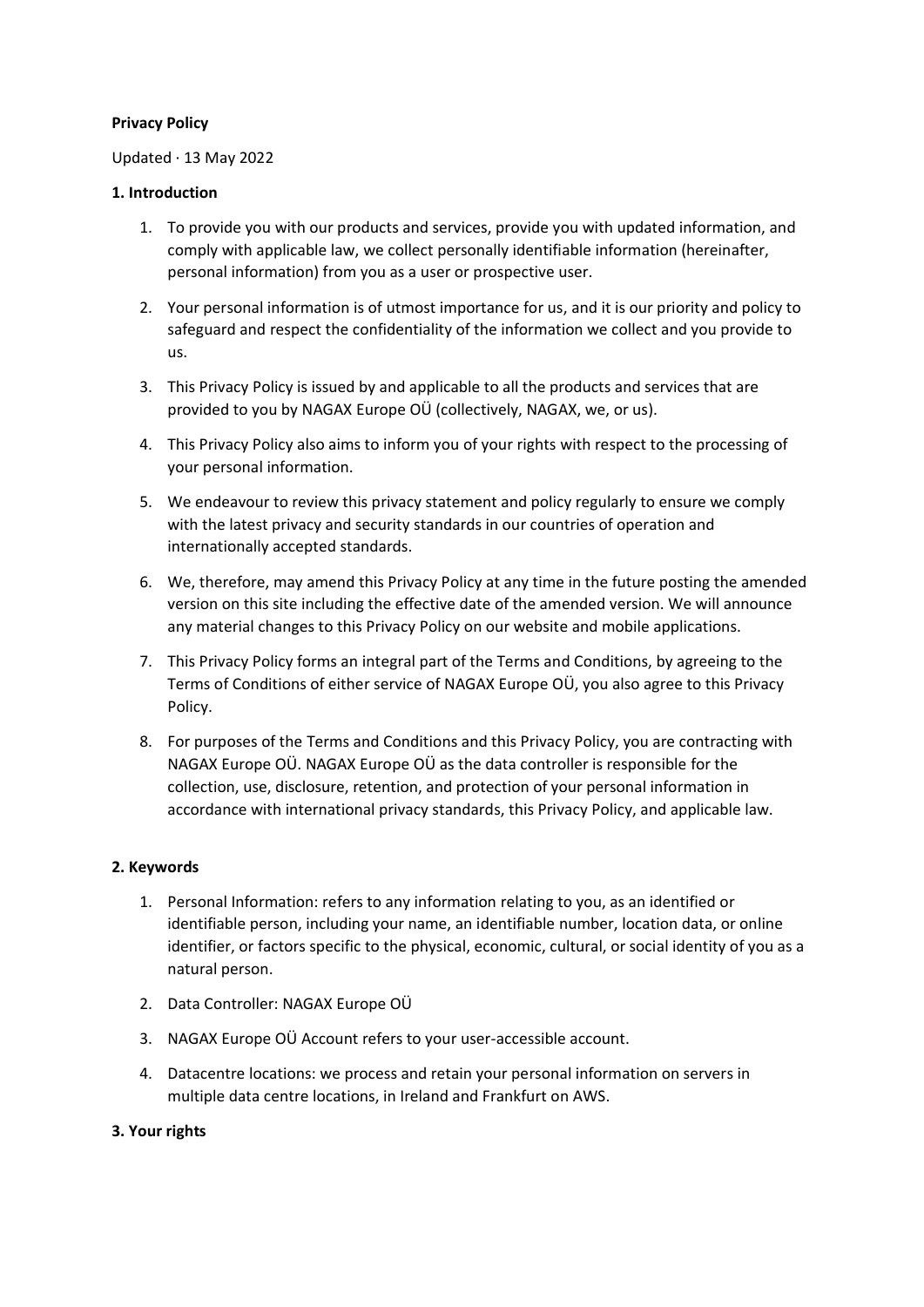- 1. Right to obtain confirmation as to whether or not his or her personal data are being processed (Article15 EU GDPR);
- 2. Right to obtain rectification of inaccurate personal data without undue delay (Article 16 EU GDPR);
- 3. Right to erase personal data or "right to be forgotten" (Article 17 EU GDPR); please note that in accordance with our obligations under anti-money laundering laws, we are obligated to retain certain personal and transactional data from you for a period of at least 5 years after we have ended our business relationship or you have requested us to erase your personal data.
- 4. Right to restrict data processing, in particular when the accuracy of the data is contested (Article 18 EU GDPR);
- 5. Right to receive communications as to rectification or erasure of personal data or restriction on processing (Article 19 EU GDPR);
- 6. Right to receive personal data in the form that is machine-readable and ready for transmission to another controller (Article 20 EU GDPR);
- 7. Right to object data processing (Article 21 EU GDPR);
- 8. Right not to be subject to a decision based solely on automated processing (Article 22 EU GDPR).
- 9. You have no right in publishing malicious, abusive, or objectionable content of any sort. We reserve the right to ban users who do not follow this term.

## **4. Data that we collect**

- 1. Name and surname
- 2. Date of birth
- 3. Passport or any identity document data
- 4. Registered address
- 5. Banking details
- 6. Facial image
- 7. Localization information (such as IP address), login information, browser type, and platform, device-specific information, and system activity
- 8. Other additional information may be necessary in order to identify and verify your identity

#### **5. Reason to collect data**

- 1. Performance of a Contract: We collect personal information and data from you to create a contract, between you and us, for the provision of products and services regulated under the service-specific Terms and Conditions.
- 2. Compliance with a legal obligation: We also collect personal information and data from you for the purpose of identification and client due-diligence compliance in accordance with the laws governing our intended business relationship (KYC and AML).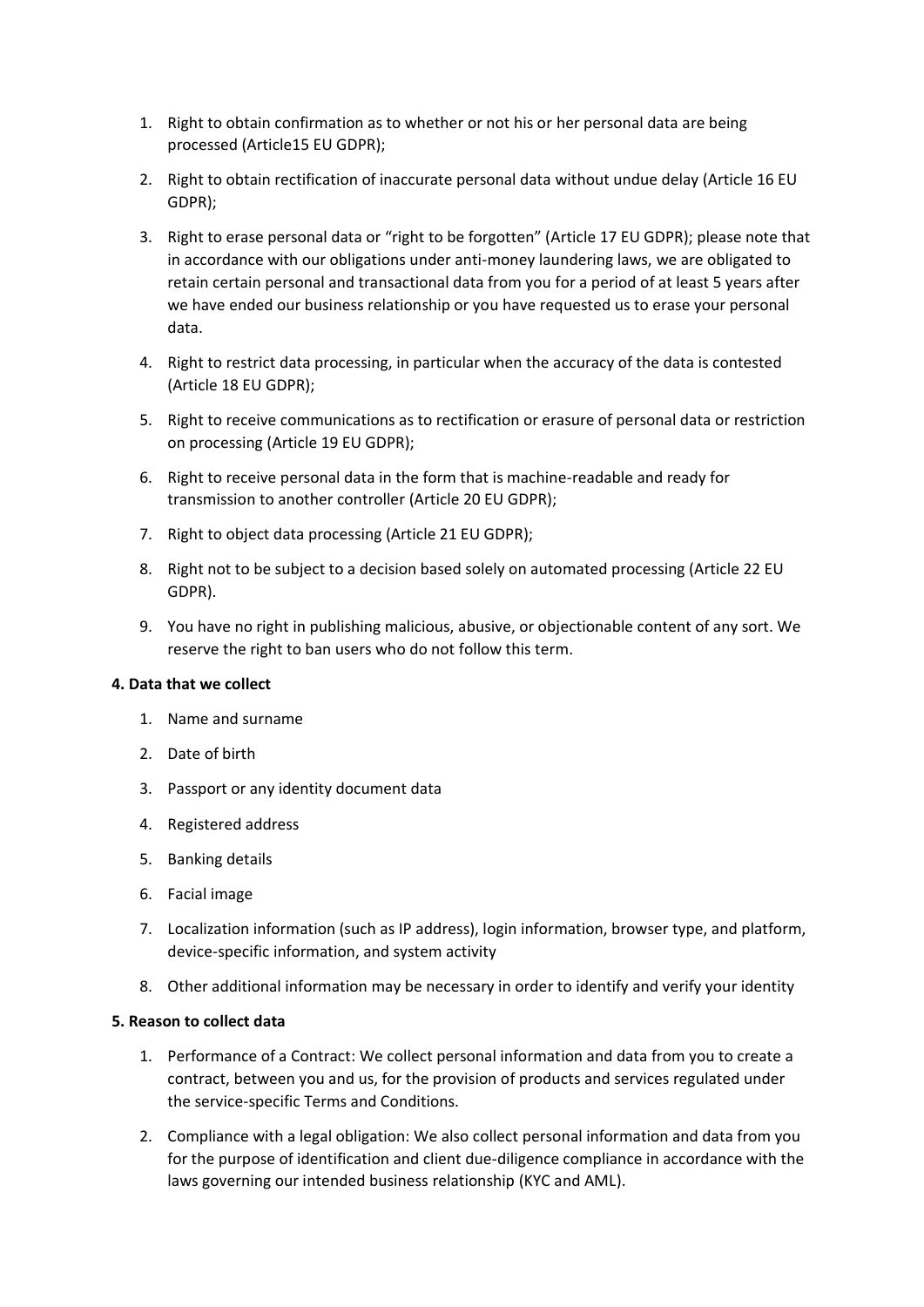- 3. For the purpose of safeguarding a legitimate interest: We process personal information and data from you to safeguard our legitimate interests in initiating legal claims, and preparing our defense in litigation procedures, preventing fraud and potential crime, asset security and access controls, and overall internal risk management. We may need to use personal information collected from you to investigate issues or to settle disputes with you because it is our legitimate interest to ensure that issues and disputes get investigated and resolved in a timely and efficient manner. We may need to use your personal information to comply with any applicable laws and regulations, subpoenas, court orders, or other judicial processes, or requirements of any applicable regulatory authority. We do this not only to comply with our legal obligations but because it may also be in our legitimate interest to do so.
- 4. To provide you with information about our products and services: Once you successfully open a NAGAX Europe OÜ account, or subscribe to information, we must use your personal information to perform our services and comply with our obligations to you. It is in our best interest to keep you informed of new releases and updates to our products and services. We may use your personal information to send you marketing communications by email or other agreed forms (including social media campaigns), to ensure you are always kept up-todate with our latest products and services. If we send you marketing communications we will do so based on your consent and registered marketing preferences.

## **6. Disclosure of your personal information**

- 1. We will not disclose your personal information to any third party, except to the extent that it is required to do pursuant to any applicable laws, rules, or regulations; if there is a duty to disclose; in line with our Terms and Conditions; at your request or with your consent. We will endeavour to make such disclosures on a need-to-know basis unless otherwise instructed by a regulatory authority.
- 2. We may disclose your personal information to any service provider for the business purposes of specific services related to administrative, financial, legal, tax, compliance, insurance, IT, debt-recovery analytics, research, or other services. If we disclose your personal information with service providers, such providers may store your personal information within their own systems in order to comply with their legal obligations. We will always require service providers to acknowledge the confidentiality of this information and to undertake relevant privacy and data protection standards and compliance with applicable data protection law and this Privacy Policy.

## **7. Transfers outside the European Economic Area**

1. We may transfer your personal information outside the EEA to other service providers (i.e Data Processors) who are engaged on our behalf. To the extent that we transfer your personal information outside of the EEA, we will ensure that the transfer is lawful and that Data Processors in third countries are obliged to comply with the GDPR Act 2018.

## **8. Privacy related to blockchains**

1. Your funding of bitcoin, XRP, ether, and other Digital Assets, may be recorded on a public blockchain. Public blockchains are distributed ledgers, intended to immutably record transactions across wide networks of computer systems. Many blockchains are open to